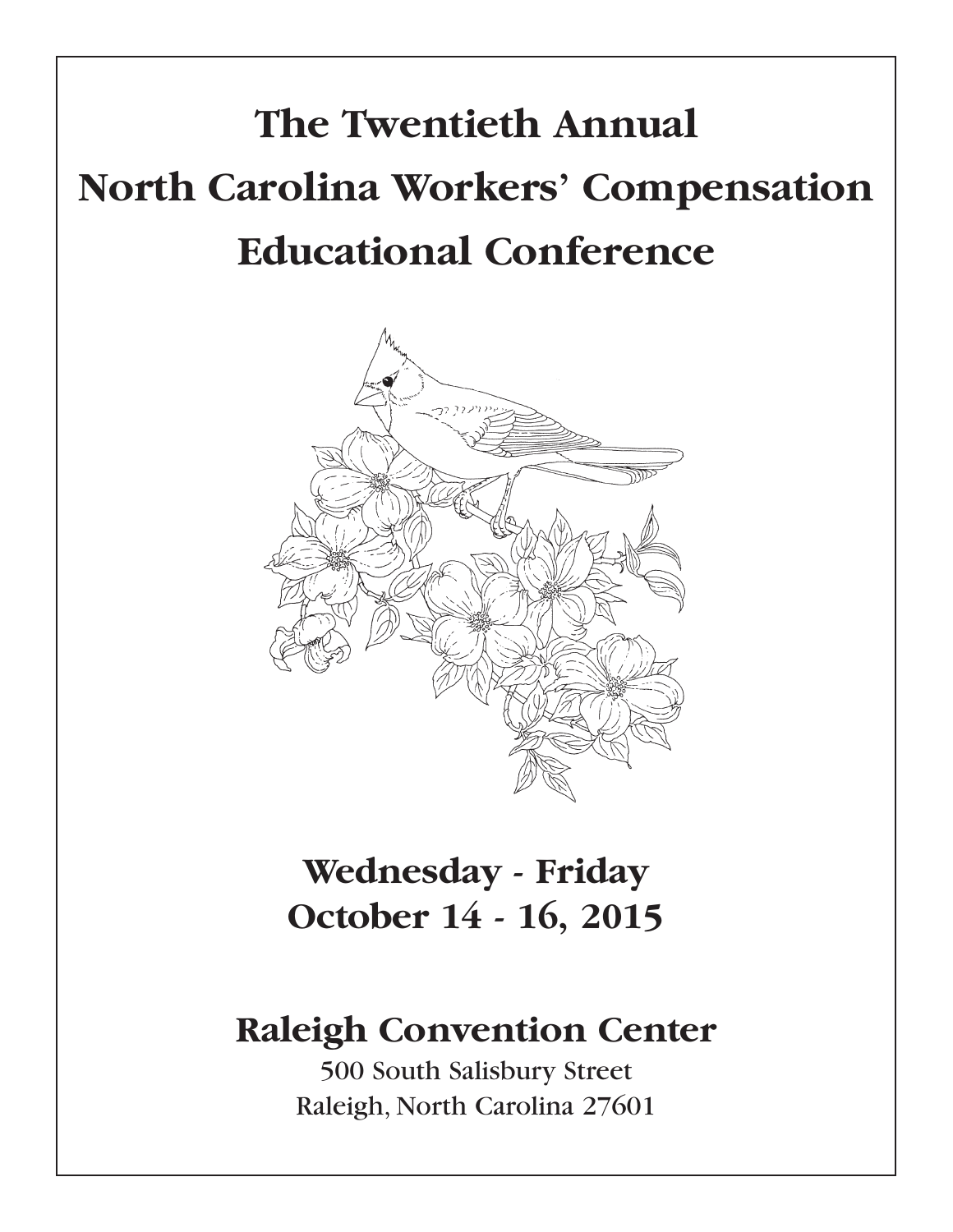## **The Twentieth Annual North Carolina Workers' Compensation Educational Conference Raleigh Convention Center Wednesday - Friday, October 14 - 16, 2015**

The goal of this conference is to educate those who participate in the North Carolina workers'compensation system regarding current rules, procedures, policies and forms and to provide an opportunity for dialogue among these participants. The presenters include Chairman Andrew Heath, Deputy Commissioners, Section Heads of the Industrial Commission, plaintiff's and defense attorneys, physicians, medical and vocational rehabilitation specialists and mediators. Breakout sessions will be utilized to discuss certain topics in specific detail for a more specialized view while other topics will be presented from a more general perspective.

## **Who Should Attend?**

All employers, insurance adjusters, self-insurers, third-party administrators, safety & human resource managers, plaintiff's and defense attorneys, paralegals, health care providers, mediators and medical and vocational rehabilitation providers are encouraged to attend. In fact, anyone interested in the workers' compensation system in North Carolina will receive valuable information at the conference. Group rates are available.

## **Continuing Education Credits**

Participants may be eligible for continuing education credits for conference attendance. Application will be made for credits in the following occupations: attorneys (CLE), paralegals (CPE), carriers (CE credit), human resources professionals (HRCI), and rehabilitation providers (CEU for CRC, CDMS and CCM). COHNs, CRRNs and any other discipline will be provided, upon request, with a certificate of completion for credit submission.

Insurance adjusters should be aware that the North Carolina Department of Insurance requires adjusters to attend the entire three-day program in order to receive any credit, and that it does not award credit to **non-resident** adjusters with North Carolina licenses. For general information concerning licensing and CEU requirements for adjusters in North Carolina, please contact the North Carolina Department of Insurance at (919) 807-6800.

## **HOTEL INFORMATION**

**The host hotel for our conference is:**

### **THE RALEIGH MARRIOTT CITY CENTER**

501 Fayetteville Street, Raleigh, NC 27601 • Across the street from the Convention Center Phone (919) 833-1120 • Fax (919) 227-3955 Conference Rate: \$169.00/night • Rate Cut-Off Date: September 12, 2015 **ASK FOR GROUP CODE: NC WORKERS COMP. The conference rate will not be available should the room block become full prior to the cut-off date; make your reservations early.**

### **Raleigh Convention Center Parking Information**

Please visit the Convention Center's website at **www.raleighconvention.com/directions** for detailed driving directions to the two parking garages you should use for our conference (the PerformingArts Deck and the Marriott Deck, both located on the corner of Lenoir and Salisbury Streets).The cost of parking for our event is \$7 per day at both garages, so be sure to let the attendant know you are attending the Workers' Compensation conference. Marriott guests must self-park rather than valet-park to receive the \$7 rate. Vendors should go to the underground parking garage of the Convention Center located on the corner of Lenoir and Dawson Streets to unload booth materials and equipment.Vendors will receive unloading instructions and parking directions from a garage attendant upon arrival.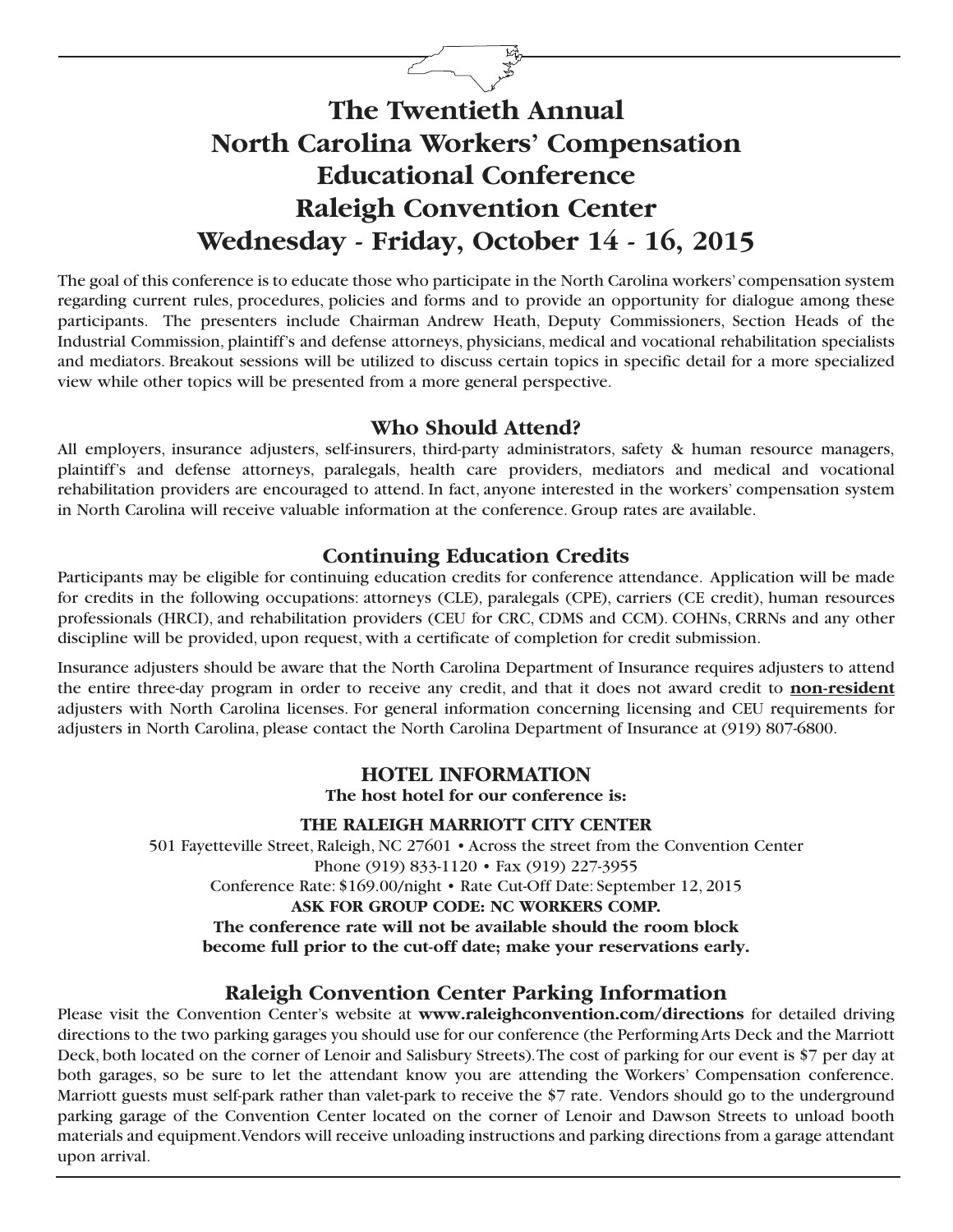#### **THE TWENTIETH ANNUAL NORTH CAROLINA WORKERS' COMPENSATION EDUCATIONAL CONFERENCE Raleigh Convention Center • Wednesday, October 14 - Friday, October 16, 2015**

#### **AGENDA & PROGRAM**

*Registration on site begins at 10:00 a.m • The Conference Program begins at 1:00 p.m.*

#### **WEDNESDAY, OCTOBER 14, 2015** 1:00 **Welcome**

*Andrew Heath, Chairman, NCIC, Raleigh, NC*

1:10 **Kids' Chance of North Carolina, Inc.,**

#### 1:15 **Introductory Remarks** *Tim Moore, Speaker, North Carolina House of Representatives, Raleigh, NC*

- 1:30 **A View from the NCIC Chairman** *Andrew Heath, Chairman, NCIC, Raleigh, NC*
- 1:45 **Appellate Procedure in Workers' Compensation Cases** Court; Judge Linda Stephens and Judge Richard Dietz, NC Court of *Appeals, Raleigh, NC*
- 2:45 **Break**
- 3:00 **Industrial Commission Update** *Christopher Loutit, Chief Deputy Commissioner; Walt Gray, NCIC Administrator; Thomas Perlungher, Deputy Commissioner, Raleigh, NC*

#### 4:00 **Formularies**

*Joseph Paduda, Principal, Health Strategy Associates, LLC, and President, CompPharma, Madison, CT*

- 5:00 **Adjournment -** *Reception in Ballroom A & B, Level 4 Bids on Kids' Chance Silent Auction items accepted until 6:00*
- 6:15 **Reception Ends**

#### **THURSDAY, OCTOBER 15, 2015**

#### 8:00 **Continental breakfast**

**Concurrent Break-Out Sessions:**

There will be nine (9) different sessions available in the morning.

- 9:00 **Break-Out Session** Choose one session of (3) listed below.
	- **I. Mediation Ethics** *(Fulfills ethics CLE requirement for attorneys and adjusters) Lynn Gullick and Andy Little, Mediation, Inc., Chapel Hill, NC*
	- **II. Managing Chronic Pain: Where the Rubber Meets the Road (Part 1)** *Ken Eichler, Work Loss Data Institute, Encinitas, CA; and Mark Pew, Senior Vice President, PRIUM, Duluth, GA*
	- **III. Rehabilitation Ethics: Divergent? Divergent! Balancing Expections with Reality** *(Fulfills ethics CE requirement for CRC and CDMS) Kathy Thaman, Thaman Consulting, Raeford, NC; and Sonja Ellington, MS, CRC, LPC, Vocational Supervisor, Southern Rehabilitation Network, Inc., Raleigh, NC*
- 10:00 **Break-Out Session** Choose one session of (3) listed below.
	- **I. Uninsured Claims 101: Contempt, Penalties and Employee Misclassification** Adrian Phillips, Deputy Commissioner; Melanie Wade Goodwin,<br>Deputy Commissioner, NCIC, Raleigh, NC; Bryant Paris, Bryant<br>Duke Paris III PLLC, Raleigh, NC; Joseph Houchin, Dysart Law, Raleigh, NC; and Kevin Bunn, Attorney at Law, PC, Cary, NC **II. Managing Chronic Pain: Where the Rubber Meets the**
		- **Road (Part 2)** *Mark Pew, Senior Vice President, PRIUM, Duluth, GA; and Ken Eichler, Work Loss Data Institute, Encinitas, CA*
	- **III. Workers' Compensation Case Management in NC: A Refresher for Medical and Vocational Case Managers (Part 1)** *Caron Cross, Director, NCIC Medical Rehab Nurses Section, Raleigh, NC; Beverly Jeter, GENEX Services, Charlotte, NC; and Barbara Armstrong, Armstrong & Associates, Charlotte, NC*
- 11:00 **Break**
- 11:20 **Break-Out Session** Choose one session of (3) listed below.
	- **I. Legal Ethics – Emerging Ethics: Regulating the 2.0 Frontier** *(Fulfills ethics CLE requirement for attorneys) Warren Savage,Claims Attorney, and Camille Stell, Vice President of Client Services, NC Lawyers Mutual, Cary, NC*
	- **II. Carpal Tunnel Syndrome** *Wallace Andrew, M.D., Raleigh Orthopedic Clinic, Raleigh, NC*
	- **III. Workers' Compensation Case Management in NC: A Refresher for Medical & Vocational Case Managers (Part 2)**

#### 12:20 **Luncheon**

**Concurrent Break-Out Sessions:** There will be six (6) sessions available in the afternoon.

- 1:45 **Break-Out Session** Choose one session of (3) listed below.
	- **I. Substance Abuse – Your Brother's and Sister's Keeper: Duty to Others in our Profession** *(Fulfills substance abuse CLE requirement for attorneys) Judge Robert N. Hunter, Jr., NC Court of Appeals, Raleigh, NC*
	- **II. Psychiatric Effects of Work Injuries** *Moira Artigues, M.D., Cary, NC*
	- **III. Cultural Diversity in Claims Management** *Keven Wilberding, Vice President, Ambassador Service Group, Raleigh, NC*

#### 2:45 **Break**

- 3:00 **Break-Out Session** Choose one session of (3) listed below.
	- **I. Medicare Set-asides** *Erin Collins, Hedrick Gardner Kincheloe & Garofalo, LLP, Wilmington, NC*
	- **II. Valuing Cases for Settlement** *Gina Cammarano, Farah & Cammarano, P.A., Raleigh, NC, and George W. Dennis III, Dennis Mediations, LLC, Apex, NC*
	- **III. New Rules Revisited (Clinchers/Med Motions)** *Meredith Henderson, Executive Secretary; Emily Baucom, Special Deputy Commissioner; Sumit Gupta, Deputy Commissioner, NCIC, Raleigh, NC; and Jeffrey Misenheimer, Lewis & Roberts, Raleigh, NC*
- 4:00 **Adjournment**

#### **FRIDAY, OCTOBER 16, 2015**

#### 8:00 **Continental breakfast**

- 9:00 **NCIC Fraud and Compliance Efforts** *Bryan Strickland, Director, Compliance and Fraud Investigation Section, NCIC, Raleigh, NC*
- 9:30 **Case Law Update** *Vernon Sumwalt, The Sumwalt Law Firm, Charlotte, NC Bruce Hamilton, Teague Campbell Dennis & Gorham, LLP, Raleigh, NC*

#### 10:45 **Break**

- 11:00 **Effective Advocacy Before a Deputy Commissioner** *Mike Pross, Wallace & Graham, P.A., Salisbury, NC; and Henry Byrum, Jr., Stiles Byrum & Horne, LLP, Charlotte, NC*
- 12:00 **Evidence Based Medicine** *Dr. Kurt Hegmann, University of Utah, Salt Lake City, UT*
- 1:00 **Adjournment**

Speaker biographies will be available online at www.ic.nc.gov. The Conference will be held at the Raleigh Convention Center located at 500 South Salisbury Street, Raleigh, NC 27601; Tel: (919) 996.8500. For further information contact the IWCF office at Tel: (386) 677-0041; Fax: (386) 677-0155; Email: IWCF@bellsouth.net; or *International Workers' Compensation Foundation, 570 Memorial Circle, Suite 320, Ormond Beach, FL 32174.*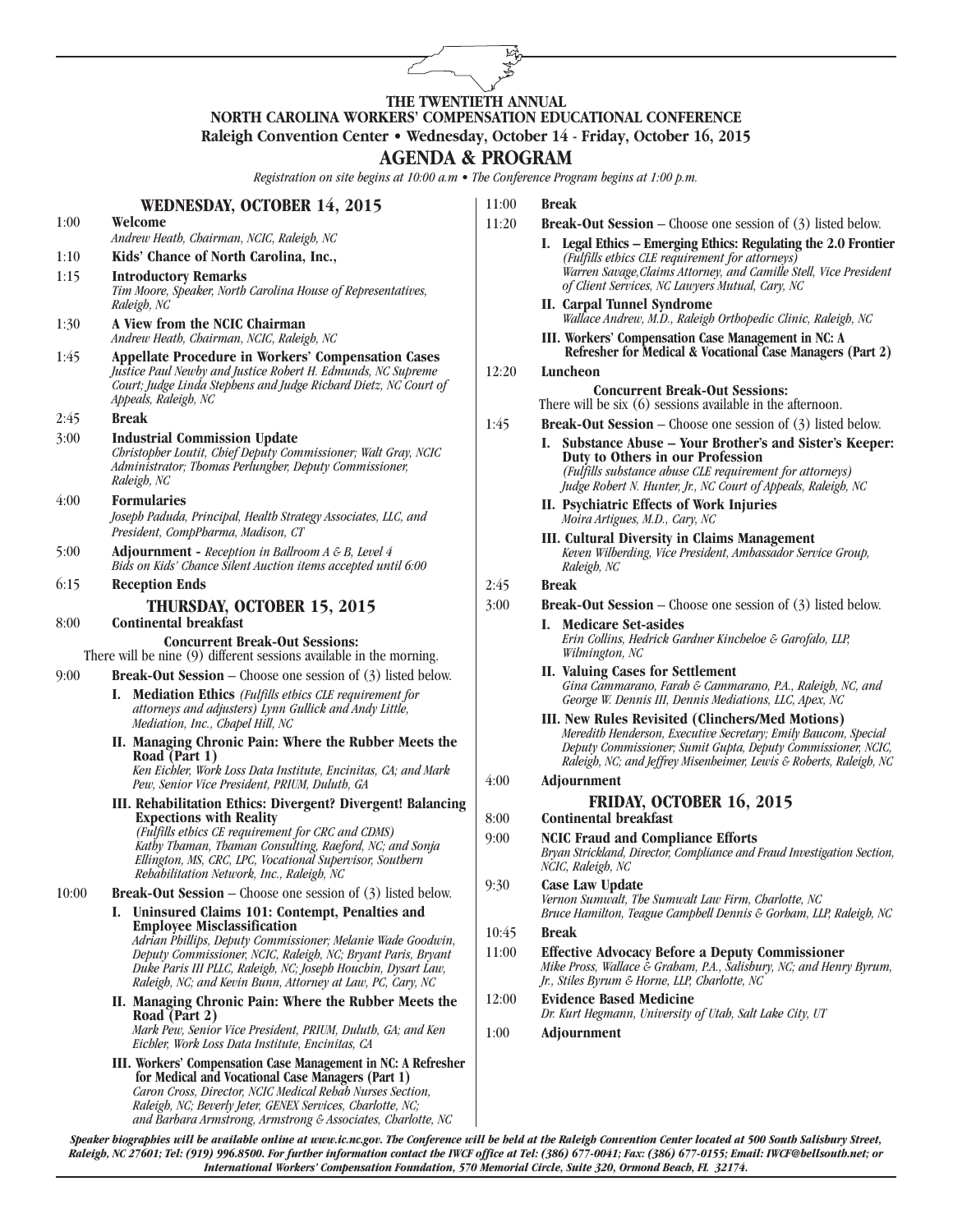## **EXHIBITOR/SPONSORSHIP REGISTRATION FORM THE TWENTIETH ANNUAL NORTH CAROLINA WORKERS' COMPENSATION EDUCATIONAL CONFERENCE WEDNESDAY - FRIDAY, OCTOBER 14 - 16, 2015**

Fee of \$800 includes two (2) complimentary registrations for exhibitor representatives.Additional registrants will be accepted at the early bird rate of \$300 each. A separate registration form should be completed for each additional registrant.

Space is offered on a first come, first served basis and will only be reserved upon our receipt of this registration form, which may be faxed to (386) 677-0155 or emailed to iwcf@bellsouth.net. For additional information regarding exhibit area, contact the IWCF office at (386) 677-0041.Booth set-up will be in the exhibitor area on Wed., Oct. 14th, 10 A.M. - 1 P.M. Tear-down will be on Fri., Oct. 16th, 12:50 P.M.

Luncheon, reception, continental breakfasts and refreshment breaks will be held in the Exhibition Ballroom. Registration fee includes one 8'x10' booth or 6' draped table and two chairs, identification sign, registration for two representatives and twenty-four hour security. Full fee forfeiture if unable to attend.

**Kids' Chance of North Carolina** (www.kidschancenc.org) invites all vendors to donate an item to be auctioned during the Wednesday reception. All donations are tax deductible and donors will be recognized. For more information, please contact:

**Kathy Peoples, Silent Auction Chair** (800) 877-7366 ext 4247 or email: kpeoples@pnat.com **Paul Seguin, Executive Director - Kids' Chance** (800) 246-8599 ext 116 or email: pseguin@abacuspi.com

#### **EXHIBITOR INSURANCE/HOLD HARMLESS CLAUSE**

Exhibitor assumes entire responsibility and hereby agrees to protect, indemnify, defend, save and hold harmless the International Workers' Compensation Foundation (IWCF), its employees and agents, Chelsea Place Meetings and its employees and agents, and the Raleigh Convention Center against all claims, losses and damages to persons or property, governmental charges or fines and attorney fees arising out of or caused by exhibitor's installation, removal, maintenance, occupancy or use of the exhibition premises or part thereof, excluding any such liability caused by the sole negligence or concurrent comparative negligence of the Raleigh Convention Center and its employees and agents, Chelsea Place Meetings and its employees and agents, as well as the IWCF, its members, employees and agents.

In addition, exhibitor acknowledges that the Raleigh Convention Center, Chelsea Place Meetings, and the IWCF do not maintain insurance covering exhibitors' property or potential liabilities and that it is the sole responsibility of the exhibitor to obtain business interruption insurance, property damage insurance and liability insurance covering such losses by exhibitor. Exhibitor shall obtain and keep in force during the term of the installation and use of the exhibit premises, policies of comprehensive general liability insurance and contractual liability insurance and specifically referring to contractual liability set forth in the foregoing paragraphs hereof, in an amount not less than \$1,000,000 combined single limit for personal injury and property damage. The Raleigh Convention Center, Chelsea Place Meetings, and the IWCF shall be included in such policies as additionally named insureds for this convention only.

#### **AUTHORIZED SIGNATURE: \_\_\_\_\_\_\_\_\_\_\_\_\_\_\_\_\_\_\_\_\_\_\_\_\_\_\_\_\_\_\_\_\_\_\_\_\_\_**

**DATE: \_\_\_\_\_\_\_\_\_\_\_\_\_\_\_\_\_\_\_\_\_\_\_\_\_\_\_\_\_\_\_\_\_\_\_\_\_\_\_\_\_\_\_\_**

#### **ATTENTION EXHIBITORS SPONSORSHIP OPPORTUNITY**

**You are invited to register as a sponsor for the Twentieth Annual North Carolina Workers' Compensation Educational Conference. The following sponsorship levels are available:**

- **Gold: \$1,000 Contribution**
	- **• Company name will appear in conference workbook**
	- **• Company name will appear on a large "Thank You Sponsor" sign in registration and exhibit areas**

**Silver: \$500 Contribution**

**• Company name will appear on a large "Thank You Sponsor" sign in registration and exhibit areas**

|  |  | <b>CHECK ONE OR MORE CATEGORIES:</b> |
|--|--|--------------------------------------|
|  |  |                                      |

 $\Box$  **SPONSORSHIP:**  $\Box$  Silver  $\Box$  Gold

#### q **EXHIBITOR**

| <b>EXHIBITORS ONLY</b> |                                                             |
|------------------------|-------------------------------------------------------------|
|                        |                                                             |
|                        |                                                             |
|                        | (Please print names as you wish them to appear on name tag) |

**Two registration options are available for exhibitors, gold and silver sponsors**

1. **Payment by Credit Card** (MasterCard, VISA or American Express) - go to www.iwcf.us/iwcfevents.html and click on link to Online Registration under NORTH CAROLINA.

2.**Payment by Check** Complete, copy and return this form, along with a check made payable to the IWCF (International Workers' Compensation Foundation, Inc.) and mail to IWCF, 570 Memorial Circle, Suite 320, Ormond Beach, FL 32174.

For additional information contact the IWCF office at: Phone  $(386)$  677-0041 • Fax  $(386)$  677-0155 • iwcf@bellsouth.net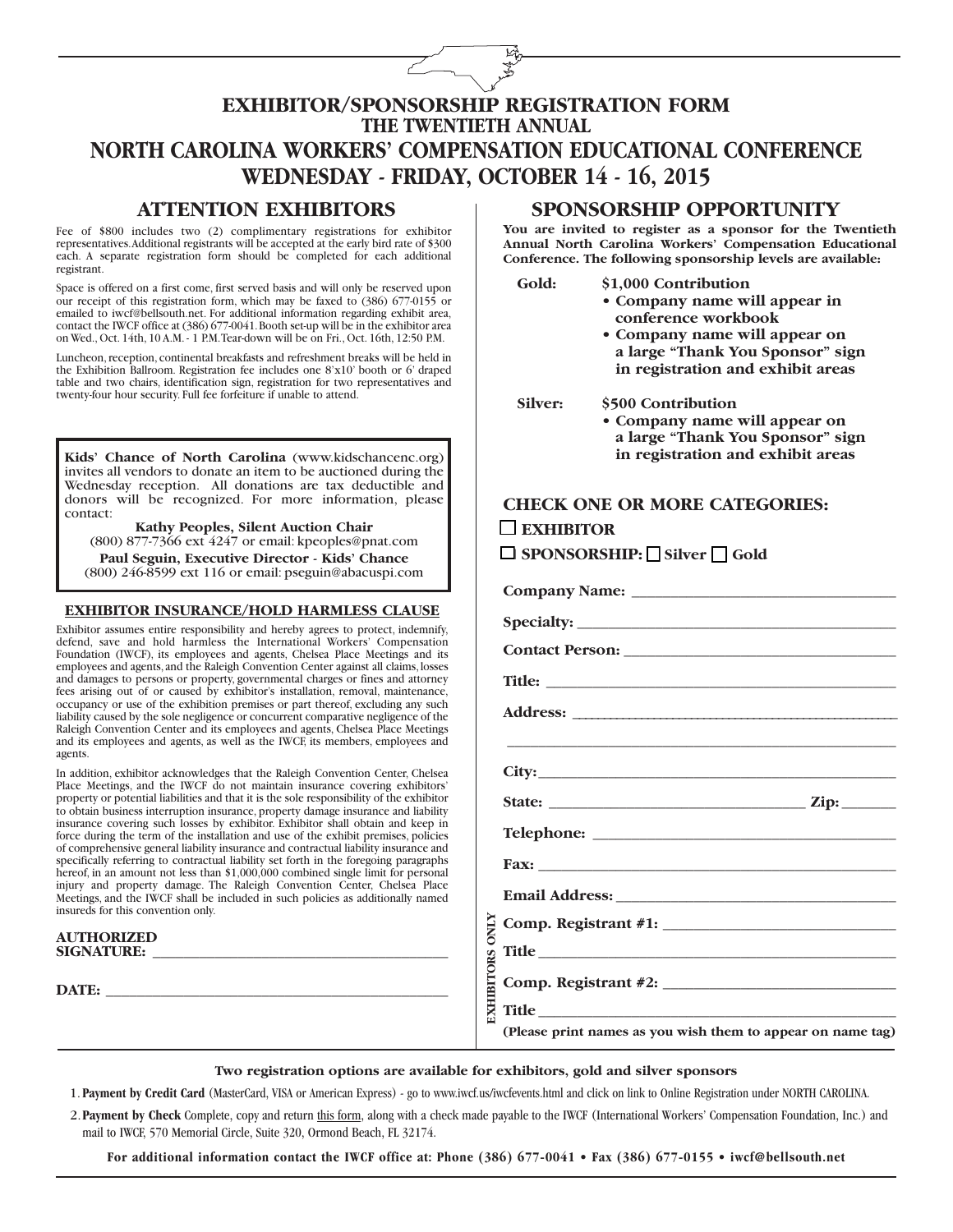## **CONFERENCE REGISTRATION FORM THE TWENTIETH ANNUAL NORTH CAROLINA WORKERS' COMPENSATION EDUCATIONAL CONFERENCE RALEIGH CONVENTION CENTER WEDNESDAY - FRIDAY, OCTOBER 14 - 16, 2015**

Registration Fees: \$300.00 per person paid on or before August 16, 2015 \$325.00 per person paid on or before September 16, 2015 \$375.00 per person paid after September 16, 2015

Two registration options are available.

1. **Payment by Credit Card** (MasterCard, VISA or American Express) - go to www.iwcf.us/iwcfevents.html and click on link to Online Registration under NORTH CAROLINA.

2. **Payment by Check** Complete, copy and return this form for each attendee, along with a check made payable to the IWCF (International Workers' Compensation Foundation, Inc.) and mail to IWCF, 570 Memorial Circle, Suite 320, Ormond Beach, FL 32174

| Name: Name: Name: Name: Name: Name: Name: Name: Name: Name: Name: Name: Name: Name: Name: Name: Name: Name: Name: Name: Name: Name: Name: Name: Name: Name: Name: Name: Name: Name: Name: Name: Name: Name: Name: Name: Name:                                      |                           |
|--------------------------------------------------------------------------------------------------------------------------------------------------------------------------------------------------------------------------------------------------------------------|---------------------------|
|                                                                                                                                                                                                                                                                    |                           |
| Address:                                                                                                                                                                                                                                                           |                           |
|                                                                                                                                                                                                                                                                    |                           |
|                                                                                                                                                                                                                                                                    |                           |
|                                                                                                                                                                                                                                                                    |                           |
|                                                                                                                                                                                                                                                                    |                           |
| Adjuster CE National Producer # (NPN): _________                                                                                                                                                                                                                   |                           |
| Rehab CEUs for: $\Box$ CCM $\Box$ CRC $\Box$ CDMS                                                                                                                                                                                                                  | Contact hours: $\Box$ OHN |
| Area of Practice: $\Box$ Employer $\Box$ Employee $\Box$ Health & Safety Specialist $\Box$ Insurer $\Box$ TPA $\Box$ Attorney $\Box$ Mediator<br>□ Paralegal □ Occup. Health Nurse □ Health Care Provider □ Medical Rehab Specialist □ Vocational Rehab Specialist |                           |

**LODGING** - The host hotel for our conference is:**THE RALEIGH MARRIOTT CITY CENTER** - 501 Fayetteville Street,Raleigh, NC 27601 • Across the street from the Raleigh Convention Center • Phone (919) 833-1120 • Fax (919) 227-3955; Conference Rate: \$169.00/night • Rate cut-off September 12, 2015. Use group code NC Workers' Comp when calling to make your reservations. Hotel reservations alone do not guarantee admission to the conference. *The conference rate will not be available should the room block become full prior to the cut-off date; make your reservations early.*

**CONTINUING EDUCATION CREDITS** - Application will be made for Attorney CLE, Paralegal CPE, Adjuster CE, HRCI CE, and Rehabilitation CRC/CDMS/CCM credits; COHN, CRRN contact hours, and any other discipline will be provided, upon request, with a certificate of completion.

**CANCELLATION REFUND POLICY** - Cancellation of pre-registration must be made before 5:00 p.m. on October 2, 2015. Substitution of personnel is recommended in lieu of cancellation after that date.The full registration fee will be forfeited if you fail to attend or cancel timely.

**SPECIAL NEEDS** - Individuals attending the conference who may need auxiliary aids or special services are requested to provide notice of their needs in writing no later than 10 working days before the conference so that appropriate arrangements can be made.

**DRESS CODE** - Casual clothing is appropriate for all events.

*For further information contact the IWCF office at (386) 677-0041, Fax (386) 677-0155, email: IWCF@bellsouth.net or visit the NCIC website at www.ic.nc.gov*

Net proceeds from this event, if any, go to the International Workers' Compensation Foundation (FEIN# 35-1737364), a non-profit organization to further its work in workers' compensation education and research.